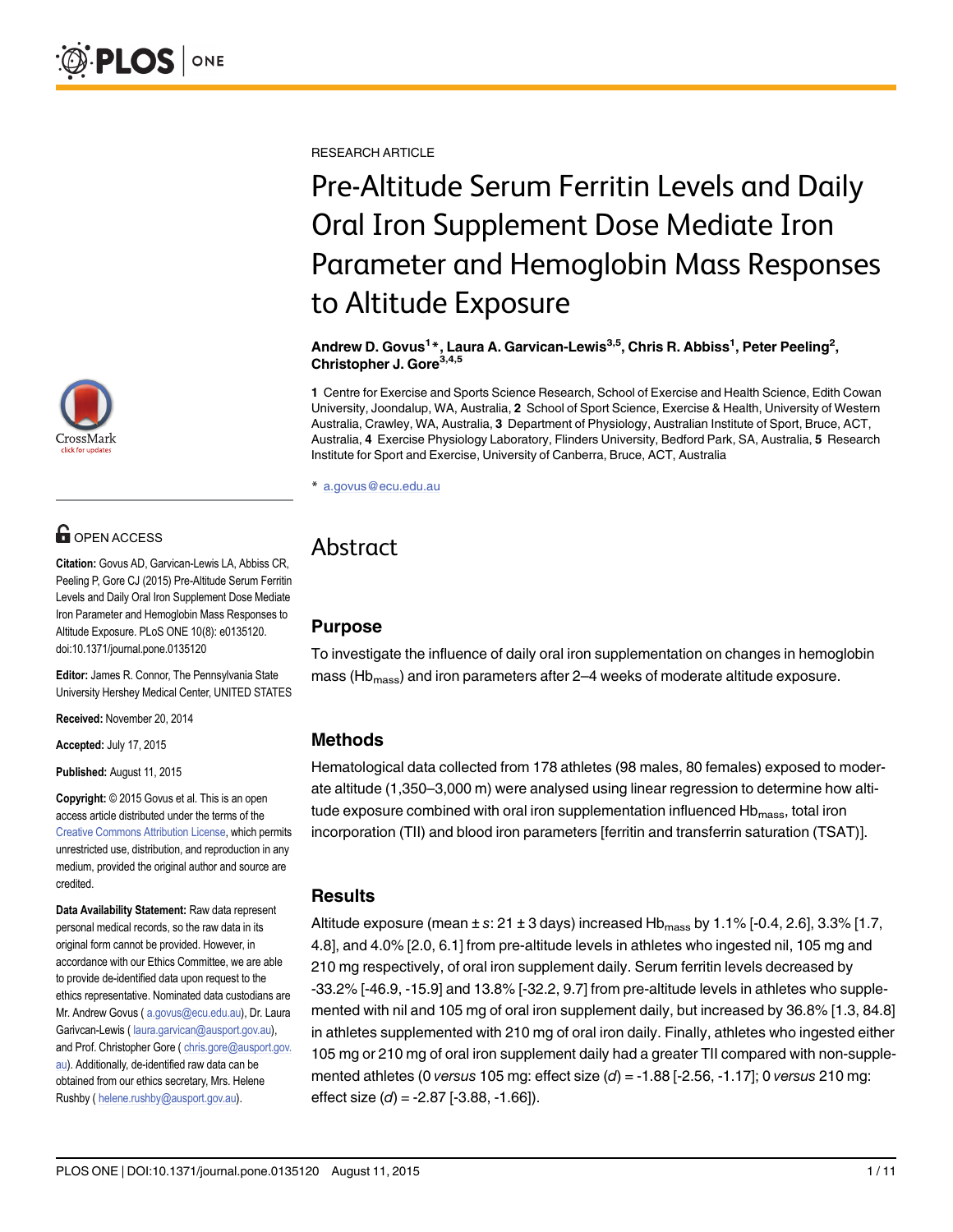<span id="page-1-0"></span>

Funding: The authors received no specific funding for this work.

Competing Interests: The authors have declared that no competing interests exist.

#### Conclusion

Oral iron supplementation during 2–4 weeks of moderate altitude exposure may enhance  $Hb<sub>mass</sub>$  production and assist the maintenance of iron balance in some athletes with low pre-altitude iron stores.

#### Introduction

Prolonged moderate altitude exposure (i.e. several weeks at >2,000 m) enhances oxygen transport and utilization by stimulating hematological [i.e. increased hemoglobin mass (Hb<sub>mass</sub>)] and non-hematological (i.e. increased skeletal muscle buffer capacity, mitochondrial density, glycolytic and oxidative enzyme concentration) adaptations [[1](#page-8-0)]. Substantial inter- and intraindividual variability exists in the magnitude of the Hb<sub>mass</sub> response to prolonged moderate altitude exposure [[2\]](#page-8-0), owing to several factors including the hypoxic dose [[3](#page-8-0)], variations in kidney erythropoietin production during early adaptation  $[4]$  $[4]$ , as well as injury and illness  $[5]$ .

Sufficient iron stores are required to support an hypoxic-mediated increase in heme synthesis and iron-dependent enzyme production during prolonged altitude exposure. Indeed, altitude exposure is associated with a three- to five-fold increase in erythropoiesis, with erythroid iron uptake approaching 100% of its maximal capacity during the first few days of adaptation [\[6](#page-8-0)]. However, low pre-altitude iron stores, or an inability to rapidly mobilise iron from reticuloendothelial macrophages may reduce the amount of iron available to support hematological and non-hematological adaptations during initial altitude exposure. For example, red cell volume did not improve following four weeks of moderate altitude (2,500 m) exposure in nine non-iron supplemented, iron deficient runners (pre-altitude serum ferritin:  $15 \pm 3 \mu g \cdot L^{-1}$ ), suggesting athletes require sufficient pre-altitude serum ferritin levels to support accelerated eryth-ropoiesis at altitude [\[7\]](#page-9-0). In contrast, Ryan et al. [\[8](#page-9-0)] reported that 7 of 9 non-iron supplemented female subjects exposed to 5,000 m for 16 days increased their Hb<sub>mass</sub> despite low pre-altitude serum ferritin levels (28.9  $\pm$  15.5 μg·L<sup>-1</sup>). Moreover, these authors reported a weak correlation  $(r = 0.33, p = 0.16)$  between pre-altitude serum ferritin levels and the percentage change in Hbmass after 16 days of high altitude exposure. Therefore, the influence of pre-altitude ferritin levels on the Hb<sub>mass</sub> response to prolonged altitude exposure is currently unclear.

To date, there are no clear iron supplementation guidelines for athletes planning to undertake moderate altitude exposure. Currently, it is thought that raising an athlete's pre-altitude iron stores via oral iron supplementation in the weeks before altitude exposure may assist them to maintain a healthy iron balance when training at altitude [[9\]](#page-9-0). Furthermore, although oral iron supplementation guidelines at sea level recommend providing oral iron supplements to athletes with serum ferritin levels  $<$ 35 µg·L<sup>-1</sup> [[10](#page-9-0)], athletes with otherwise healthy serum ferritin levels (i.e.  $>$ 35  $\mu$ g·L<sup>-1</sup>) planning to undertake a period of altitude exposure, may also need to ingest oral iron supplements to provide sufficient iron for erythropoiesis and iron-dependent enzyme production. Furthermore, there is some evidence that iron supplementation may alleviate the symptoms of altitude-related illnesses such as acute mountain sickness [[11](#page-9-0)], and help to maintain cognitive function in hypoxia [[12](#page-9-0)].

Relatively few studies have investigated the influence of oral iron supplementation on Hbmass production in elite athletes undertaking moderate altitude exposure. In one study, oral iron supplementation (200 mg elemental iron daily) did not enhance the Hb<sub>mass</sub> response relative to a placebo in 17 National level boxers exposed to moderate altitude (1,800 m) for 18 days [\[13](#page-9-0)]. Oral iron supplementation may have been unnecessary in this group since their pre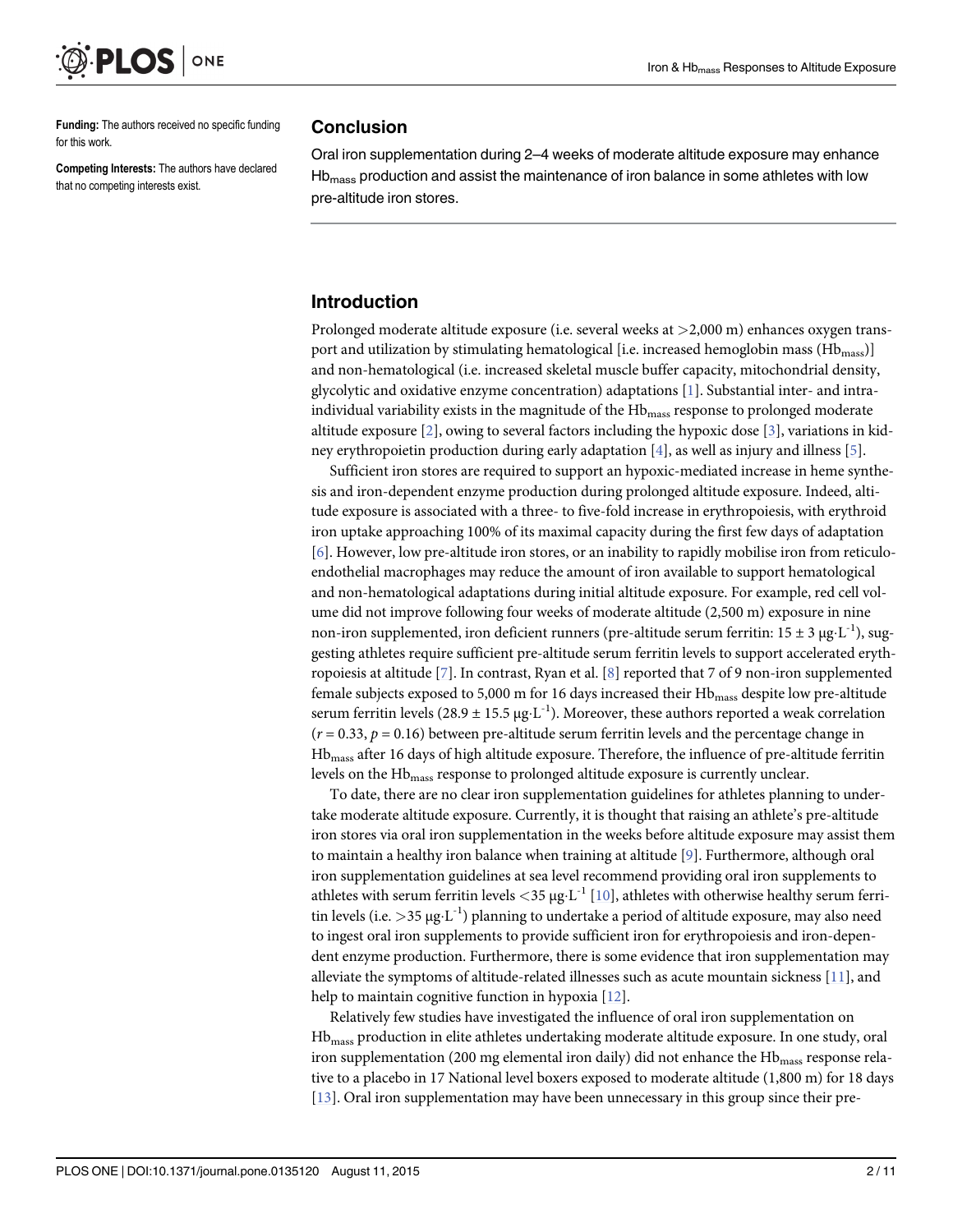<span id="page-2-0"></span>altitude serum ferritin levels were clinically normal (serum ferritin: 70  $\pm$  23 µg·L<sup>-1</sup>) and the overall hypoxic dose was lower than that typically used during Live High: Train Low (LHTL) protocols (i.e. 21 days exposure to 3,000 m). However, male and female endurance athletes with serum ferritin levels  $\langle 40 \mu g \cdot L^{-1}$ , or who are training for long periods at moderate (2,000– 3000 m) or high altitudes (>3,000 m) may require oral iron supplementation to sustain accelerated erythropoiesis [[9\]](#page-9-0).

To this end, we modelled the Hb<sub>mass</sub> and blood iron parameters [serum ferritin, and transferrin saturation (TSAT)] response to prolonged moderate altitude exposure in a large sample of well-trained athletes. Additionally, we investigated how different oral iron supplement doses moderated the Hb<sub>mass</sub> and iron parameter responses in well-trained athletes.

# Methods

#### Ethics Statement

The Human Ethics Committee at the Australian Institute of Sport granted ethical approval for each altitude exposure. Before each altitude exposure, the risks and benefits associated with participation were explained to each participant in full before written informed consent was obtained. Additionally, the Human Research Ethics Committee at Edith Cowan University granted ethical approval for data analysis.

# **Participants**

De-identified hematological data (iron parameters and  $Hb<sub>mass</sub>$ ) from 178 athletes (males = 98, females = 80) who undertook altitude exposure at the Australian Institute of Sport (AIS) from 2006 to 2014 were extracted from the AIS medical records database. This sample represents the entire population of endurance athletes who undertook altitude exposure at the AIS during this time. Athletes were from one of seven sports, including; cycling ( $n = 60$ ), rowing ( $n = 9$ ), swimming ( $n = 2$ ), triathlon ( $n = 5$ ), distance running ( $n = 43$ ), race walking ( $n = 39$ ) and water polo  $(n = 20)$ . Athletes were AIS scholarship holders and/or national team members who undertook altitude exposure as part of a training camp, or who attended the AIS for research purposes. Hence, some aspects of the combined data set presented here have been published previously [\[14](#page-9-0)–[19\]](#page-9-0).

Three females were diagnosed by a sports physician as having hereditary hemochromatosis and were removed at the data extraction phase and not included in the final data analysis. Athletes' iron status was classified based on their pre-altitude exposure serum ferritin levels. Iron deficiency was categorised into three stages: Stage 1 (iron deficiency): serum ferritin  $\langle 35 \mu g L^{-1} \rangle$ , TSAT >16%; Stage 2 (iron deficient erythropoiesis): serum ferritin <20  $\mu$ g·L<sup>-1</sup>, TSAT >16%; Stage 3: serum ferritin <12  $\mu$ g·L<sup>-1</sup>, TSAT <16% is normally associated with anemia [\[20\]](#page-9-0).

Prior to altitude exposure, 21 athletes (5 males, serum ferritin:  $30.1 \pm 5.3 \,\mu g \cdot L^{-1}$ ; 16 females, serum ferritin:  $29.7 \pm 3.4 \,\mu g \cdot L^{-1}$ ) met the criteria for Stage 1 iron deficiency. Six athletes met the criteria for Stage 2 iron deficiency (2 males, serum ferritin:  $17.4 \pm 0.7 \,\mu g \cdot L^{-1}$ ; 4 females, serum ferritin:  $15.2 \pm 3.7 \mu g \cdot L^{-1}$  and one female athlete met the criteria for Stage 3 iron deficiency (serum ferritin:  $11.8 \mu g \cdot L^{-1}$ ).

# Altitude Training

Four altitude training camps employed a classic [Live High: Train High, (LHTH)] training approach and were conducted at either Stelvio Pass, Italy ( $\sim$ 2,700 m,  $n = 5$ ; [\[15\]](#page-9-0)), St. Moritz, Switzerland (~1,850 m,  $n = 5$ ), Perisher Valley, Australia (~1,720 m,  $n = 8$ ) or Thredbo, Australia (~1,350 m,  $n = 13$ ). The remaining altitude camps used a Live High: Train Low (LHTL)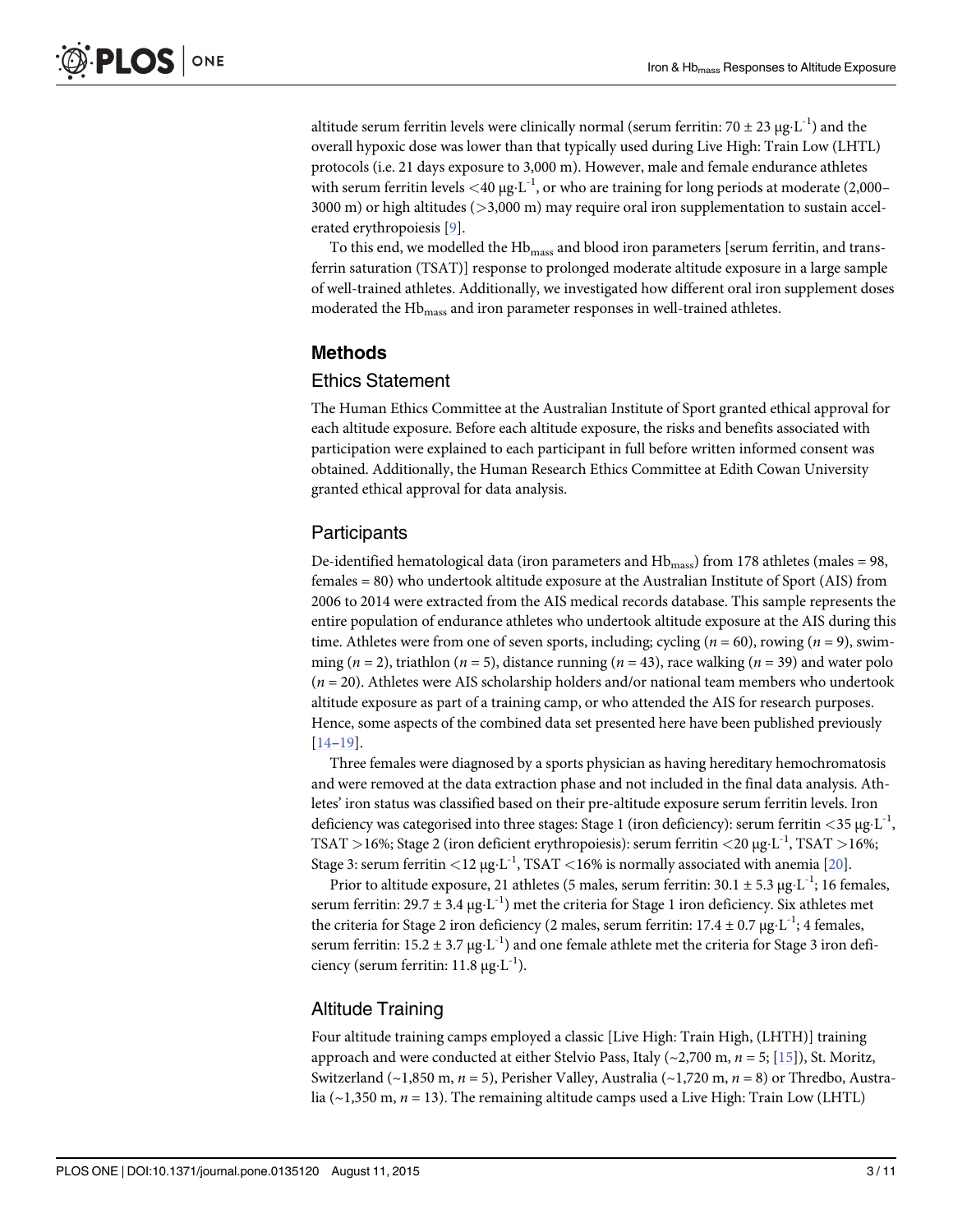<span id="page-3-0"></span>approach  $(n = 147)$  and were conducted in normobaric, altitude-training facility at the AIS [\[16](#page-9-0)], designed to simulate 3,000 m altitude. During LHTL camps, athletes were required to spend a minimum of 14 hours per day at altitude, whilst they trained near sea level  $(\sim 600 \text{ m})$ , Canberra, Australia). One LHTL group lived at 3,000 m but performed three training sessions per week at 2,200 m [\[19](#page-9-0)].

# Iron Supplementation

Iron supplements (Ferro Grad C, 325 mg ferrous sulphate & 1,000 mg ascorbic acid, delivering 105 mg elemental iron, Abbott Laboratories, Botany Bay, Australia) were administered to athletes one week prior to, and for the duration of, altitude exposure. The iron supplement dose administered during altitude exposure was based on athletes' pre-altitude ferritin levels. Fifteen athletes (13 males, 2 females) were not iron supplemented because of high (i.e. >100 μg·L<sup>-1</sup>) pre-altitude serum ferritin levels [serum ferritin (mean  $\pm s$ ): 164  $\pm$  35 µg·L<sup>-1</sup>]. Additionally, 144 athletes (82 males, 62 females) ingested one iron tablet per day (105 mg elemental iron; serum ferritin: 76 ± 32 μg·L<sup>-1</sup>). Finally, 19 athletes (3 males, 16 females) ingested two iron tablets per day (210 mg elemental iron; serum ferritin:  $25 \pm 7 \mu g \cdot L^{-1}$ ).

# Hemoglobin Mass (Hb<sub>mass</sub>)

Hemoglobin mass was measured before and after altitude exposure via the optimised 2 min carbon monoxide (CO) rebreathing technique [\[21\]](#page-9-0). Briefly, this technique involved the rebreathing of a bolus of  $\sim$  1.2 mL·kg<sup>-1</sup> CO for 2 min. Capillary blood samples were taken before and 7 min after rebreathing CO, and measured five times using an OSM3 Hemoximeter (Radiometer, Copenhagen, Denmark) to determine the percentage change in carboxyhemoglobin (HbCO). Hemoglobin mass was then calculated from the change in %HbCO before and after CO rebreathing. The typical error of measurement for  $Hb<sub>mass</sub>$  in our laboratory is ~1.8%, 90% CI [1.3, 2.2] [[22](#page-9-0)].

# Iron Parameters

Blood samples were collected at rest from a forearm antecubital vein by a trained phlebotomist. Pre- and post-altitude iron parameters (serum ferritin and TSAT) were measured at the AIS using either a Hitachi 911 (Boehringer, GmbH, Mannaheim, Ingelheim, Germany) or a COBAS Integra 400 (Roche Diagnostics, Switzerland) via immunoturbidimetry [\[23\]](#page-9-0), with the same analyser always used for each pre versus post comparison.

# Total Iron Incorporation

Total Iron Incorporation (TII) was calculated to determine total erythrocyte iron uptake (HII) and iron stored as ferritin during altitude exposure (SII) [[24](#page-9-0)]. Here, TII = [( $\Delta$  Hb<sub>mass</sub> (g) × 3.38 mg) + ( $\Delta$  Ferritin ( $\mu$ g·L<sup>-1</sup>) × 8 mg)], where, 3.38 mg represents the typical iron content of Hb [\[25](#page-9-0)] and 8 mg represents the iron content of ferritin [[26](#page-9-0)].

## **Statistics**

**Linear Regression.** The influence of altitude exposure on  $Hb<sub>mass</sub>$  and iron parameters was modelled using a multiple regression in the R statistics programme  $[27]$  $[27]$ . Hb<sub>mass</sub>, serum ferritin, TSAT and were log-transformed before analysis, back transformed, and then expressed as a percentage difference from the specified reference level to improve interpretability. Data were first modelled to investigate the influence of the following covariates on the change in Hb<sub>mass</sub> in response to prolonged moderate altitude exposure: sex (2 levels: male, female), altitude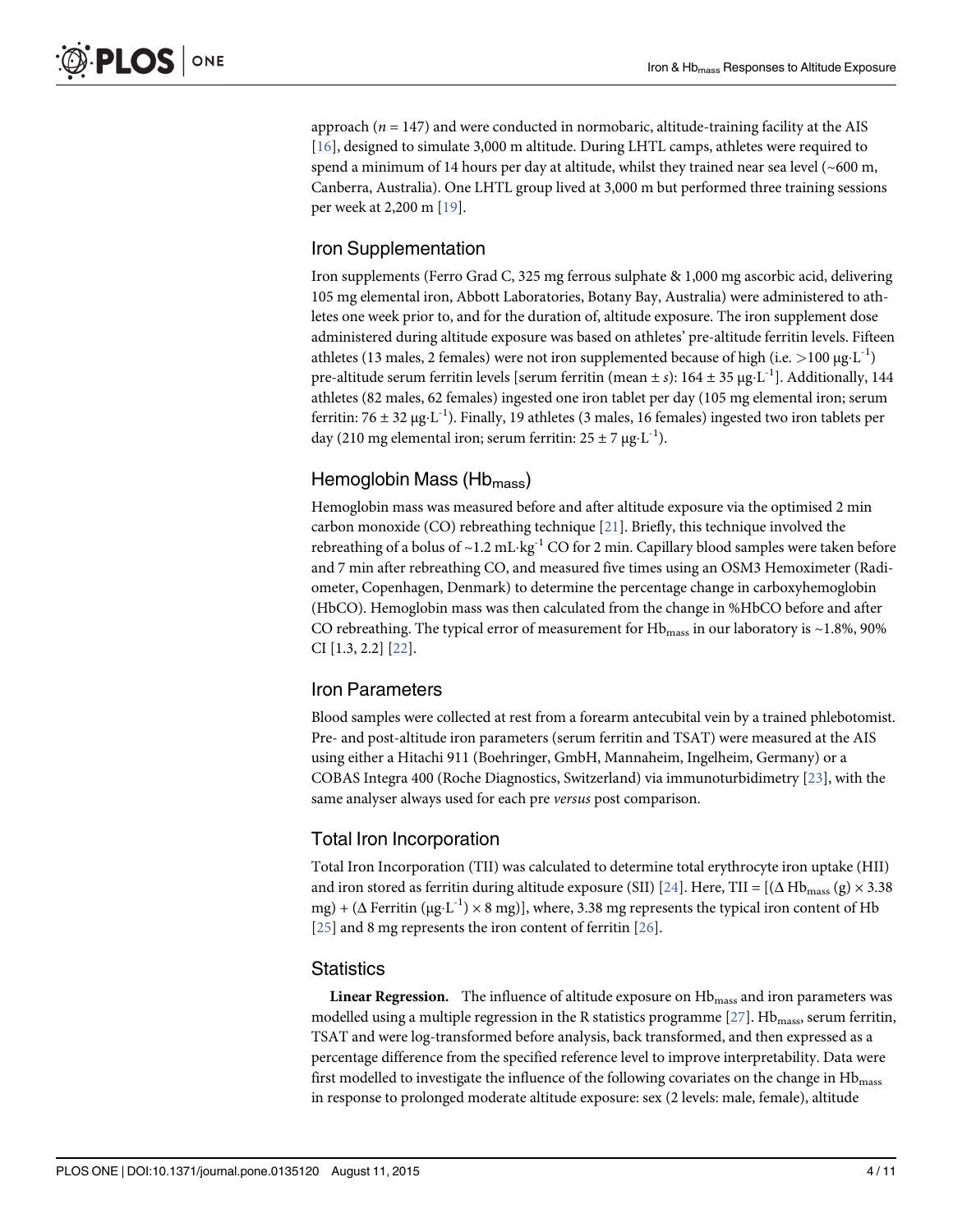<span id="page-4-0"></span>category (2 levels: natural, simulated), altitude duration (<2 weeks, 2–3 weeks, >3 weeks), altitude elevation (3 levels: 1,350–1,850 m, 2.600–2,800 m, 3,000 m) and sport (7 levels: race walking, distance running, road cycling, triathlon, rowing, swimming and waterpolo). There were no significant differences between the changes in Hb<sub>mass</sub> or iron parameters following altitude exposure for sex and altitude category, thus these data were pooled during the final analysis. Furthermore, since the interaction between sport and oral iron supplement dose yielded a small sample size  $(n = 1$  to 2), we chose to omit these covariates from the final model.

The percentage change in  $Hb<sub>mass</sub>$  and serum iron parameters during altitude exposure was analysed via linear regression with daily oral iron supplement dose (3 levels: none, 105 mg, 210 mg) as the only model covariate. Results are reported as the percentage change from pre-altitude values, with 95% confidence intervals to denote the imprecision of the point-estimate.

Effect Sizes. The magnitudes of the change in pre-altitude versus post-altitude values for TII, HII and SII are expressed as a Cohen's d effect size [[28\]](#page-9-0). Effect sizes were interpreted using Cohen's Scale for Effect Sizes [\[28\]](#page-9-0) with the following qualitative descriptors: trivial (0.0–0.2), small (0.2–0.6), moderate (0.6–1.2), large (1.2–2.0), very large (2.0–4.0). Additionally, the imprecision of the estimate was quantified using 95% confidence intervals. Since TII and SII included negative values, non-normality was addressed by adding 1,000 to these values before applying a Box-Cox (power) transformation [[29\]](#page-10-0).

## **Results**

Twenty-one athletes were classified as Stage 1 iron deficient (16 males, 5 females; serum ferritin:  $29.8 \pm 3.8 \mu$ g·L<sup>-1</sup>, TSAT:  $26.7 \pm 12.9\%$ ) and six athletes were classified as Stage 2 iron deficient (4 females, 2 males; serum ferritin:  $15.9 \pm 3.1$  µg·L<sup>-1</sup>, TSAT:  $27.2 \pm 11.8$ %). We also classified athletes as hematological responders or non-responders based on a change in  $Hb<sub>mass</sub>$ greater than the typical error of measurement for the CO rebreathing technique (i.e. 1.8%) [\[22](#page-9-0)]. Based on this criterion, 120 athletes (57 males, 63 females) athletes were classified as hematological responders and 58 athletes (35 males, 23 females) as non-responders.

## Hbmass and Iron Parameter Response

The Hb<sub>mass</sub> and iron parameter responses to moderate altitude exposure adjusted for oral iron supplement doses are presented in  $Table 1$ . Hb $_{mass}$  increased from pre-altitude levels in athletes who ingested 105 mg and 210 mg of oral iron supplements (both  $p < 0.01$ ). In comparison, Hbmass did not increase significantly from pre-altitude levels following moderate altitude exposure in non-iron supplemented athletes ( $p = 0.14$ ).  $\Delta Hb_{\text{mass}}$  was 2.1% [0.3, 4.0] and 2.9% [0.5, 5.3] higher in athletes who ingested 105 mg and 210 mg of oral iron per day compared with non-iron supplemented athletes. Serum ferritin decreased following moderate altitude exposure in non-iron supplemented athletes and those athletes who ingested 105 mg (both  $p < 0.01$ ), but increased relative to pre-altitude levels in those athletes who ingested 210 mg of

| Table 1. Parameter estimates (Est.) with 95% confidence intervals (CI) for the changes (A) in Hb <sub>mass</sub> , ferritin and transferrin saturation (TSAT) dur- |  |
|--------------------------------------------------------------------------------------------------------------------------------------------------------------------|--|
| ing prolonged moderate altitude exposure, when controlled for oral iron supplement dose.                                                                           |  |

| <b>Effect</b><br><b>Supplement Dose</b> | $\Delta$ Hb <sub>mass</sub> (%) |               |     | $\Delta$ Ferritin (%) |                  |    | $\Delta$ TSAT (%) |                 |                |
|-----------------------------------------|---------------------------------|---------------|-----|-----------------------|------------------|----|-------------------|-----------------|----------------|
|                                         | Est.                            | 95% CI        | n   | Est.                  | 95% CI           | n  | Est.              | 95% CI          | n              |
| None                                    | 1.1                             | $[-0.4, 2.6]$ | 15  | $-33.2$               | $[-46.9, -15.9]$ | 10 | $-22.3$           | $[-48.7, 17.8]$ | $\overline{4}$ |
| $105 \text{ mg}$                        | 3.3                             | [1.7, 4.8]    | 144 | $-13.8$               | $[-32.2, 9.7]$   | 97 | $-6.8$            | $[-6.8, 42.6]$  | 75             |
| $210$ mg                                | 4.0                             | [2.0, 6.1]    | 19  | 36.8                  | [1.3, 84.8]      | 15 | 10.9              | $[-31.6, 80.0]$ | 11             |

doi:10.1371/journal.pone.0135120.t001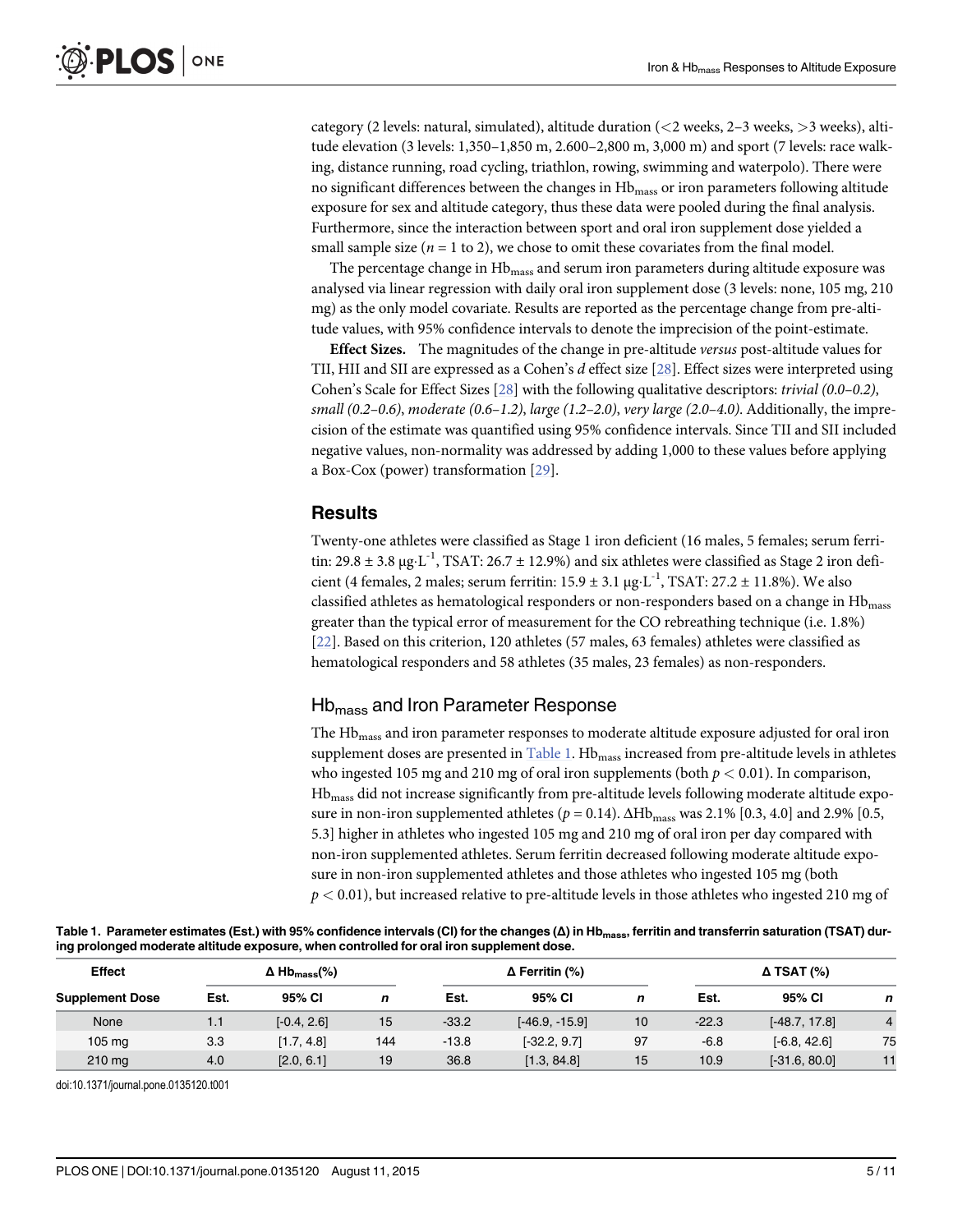<span id="page-5-0"></span>

Fig 1. Iron incorporation into the iron storage (SII) and red cell compartment (HII) for each category of iron supplement dose [0 mg ( $n = 15$ ), 105 mg ( $n = 144$ ), 210 mg ( $n = 19$ ]. Overall, total iron incorporation (TII) was higher in iron-supplemented athletes compared with non-iron supplemented athletes.

doi:10.1371/journal.pone.0135120.g001

oral iron per day ( $p < 0.01$ ). Finally, oral iron supplementation did not influence the  $\triangle$ TSAT following moderate altitude exposure ( $p > 0.05$ ).

#### Total Iron Incorporation

Fig 1 compares the TII after altitude exposure in iron supplemented and non-iron supplemented athletes. Overall, TII was higher in athletes who were supplemented with either 105 mg or 210 mg of iron orally per day during altitude exposure compared with non-iron supplemented athletes. Specifically, iron supplementation of either 105 mg or 210 mg of oral iron per day during altitude exposure induced a large and very large increase in TII (0 versus 105 mg:  $d = 1.52$  [0.95, 2.07]; 0 versus 210 mg:  $d = 2.13$  [1.24, 2.92]).

#### **Discussion**

This study found that prolonged, moderate altitude exposure (median elevation: 3,000 m; median duration: 21 days) enhanced erythroid iron incorporation and Hb<sub>mass</sub> in iron supplemented athletes. Moreover, daily oral iron supplementation attenuated the reduction in serum ferritin levels following altitude exposure, compared with non-iron supplemented athletes. Therefore, we conclude that daily oral iron supplementation may support Hb<sub>mass</sub> production and maintain iron balance in athletes with low pre-altitude serum ferritin levels during moderate altitude exposure.

#### Hb<sub>mass</sub> Response to Moderate Altitude

In the current study, moderate altitude exposure enhanced  $Hb<sub>mass</sub>$  by  $\sim$ 3–4% in oral iron supplemented athletes. These findings support Gore et al. [\[30\]](#page-10-0), who calculated that an individual athlete exposed to moderate altitude >2,200 m for 300 h might expect a mean increase in  $Hb<sub>mass</sub>$  of ~3.2%. In contrast, non-iron supplemented athletes in the current study did not enhance their Hb<sub>mass</sub> beyond the typical error of measurement of the CO rebreathing technique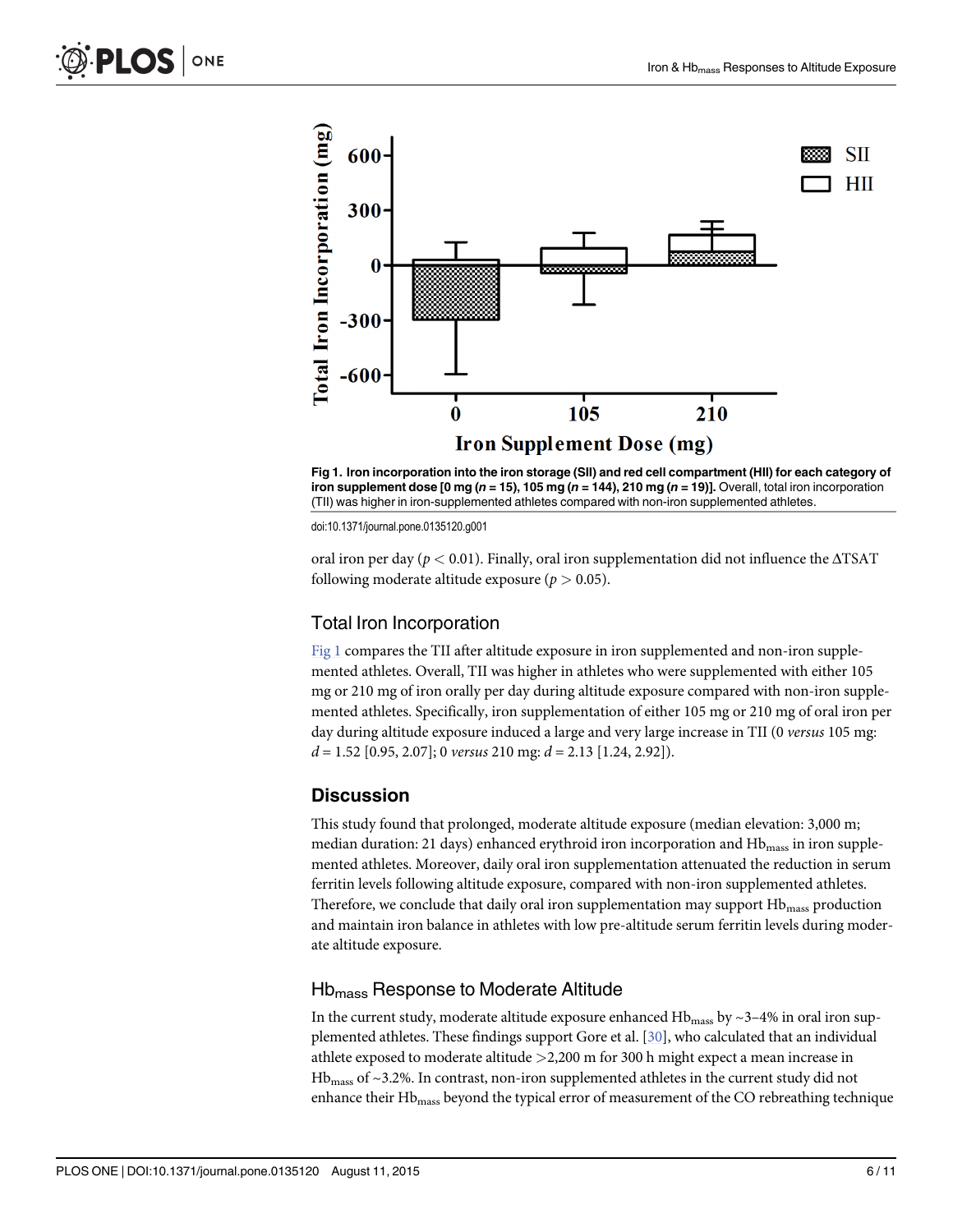<span id="page-6-0"></span> $(\sim1.8\%)$  [\[30\]](#page-10-0). We speculate that oral iron supplementation may have supported further Hb<sub>mass</sub> production in these non-iron supplemented athletes. However, it is also possible that poor intestinal iron absorption and/or erythroid iron uptake also limited iron incorporation by erythroid precursor cells, thereby compromising Hb<sub>mass</sub> production in these athletes. Therefore, although our findings largely suggest that oral iron supplementation supports Hb<sub>mass</sub> production in athletes undertaking moderate altitude exposure, further research is required to establish a clear serum ferritin threshold to guide oral iron supplementation in athletes.

Our findings that moderate altitude exposure enhances  $Hb<sub>mass</sub>$  by 3–4% in iron-supplemented athletes contrast those of the Monte Carlo simulation by Rasmussen, Siebenmann, Diaz & Lundby [\[31\]](#page-10-0). These authors concluded altitude exposure must exceed two weeks at an altitude of >4,000 m to increase red cell volume. However, Garvican-Lewis, Halliday, Abbiss, Saunders & Gore  $[32]$  $[32]$  recently demonstrated a 3.1% increase in  $Hb<sub>mass</sub>$  in distance runners following three weeks exposure to 1,800 m. We speculate that differences in oral iron supplementation practices could explain some of the discrepancies between our findings and those of Rasmussen, Siebenmann, Diaz & Lundby [[31\]](#page-10-0). Specifically, whereas 72% of the athletes analysed by Rasmussen, Siebenmann, Diaz & Lundby [\[31\]](#page-10-0) were not iron supplemented, 92% of athletes in our study ingested oral iron supplements. Therefore, routine oral iron supplementation may ensure athletes are able to support erythropoiesis when exposed to moderate altitude exposure for two weeks or more.

#### Total Iron Incorporation & Iron Parameter Responses

We estimated the amount of the iron mobilised from the iron storage compartment and directed to the erythron based on the change in Hb<sub>mass</sub> and serum ferritin levels following moderate altitude exposure. In general, oral iron supplemented athletes incorporated more iron into the erythron and mobilised less iron from the iron storage compartment compared with non-iron supplemented athletes. Therefore, oral iron supplementation may assist athletes to maintain a healthy iron balance at altitude, in turn ensuring sufficient iron is available to support accelerated erythropoiesis at altitude.

Athletes supplemented with 210 mg of oral iron per day increased their serum ferritin levels following moderate altitude exposure, despite a large Hb<sub>mass</sub> response. Such an observation indicates the oral iron supplement dose exceeded bone marrow iron uptake in these athletes resulting in the storage of excess iron. One explanation for this observation is that the iron absorption mechanisms were already up-regulated before altitude exposure owing to these athletes presenting as Stage 1 iron deficient. Iron deficiency and altitude exposure both result in systemic hypoxia and stimulate similar changes in iron metabolism. Two such changes in iron metabolism are an increase in HIF-2 $\alpha$  transcription [[33](#page-10-0),[34](#page-10-0)] and hepcidin suppression [[35](#page-10-0)–[37](#page-10-0)]. Hepcidin suppression is a favourable response to hypoxia that improves iron export from storage cells by reducing the degradation of ferroportin iron export channels located on the cellular surface of iron storage cells. Simultaneously, HIF-2 $\alpha$  increases the expression of ferroportin [\[34](#page-10-0)] and proteins involved in iron absorption (i.e. divalent-metal transporter-1, duodenal cyto-chrome B) [[38](#page-10-0)]. Finally, the hypoxic stabilisation of HIF-1 $\alpha$  enhances the expression of iron transport proteins (i.e. TfR-1) [[39](#page-10-0)]. These changes in iron absorption and transport mechanisms in iron deficient athletes during altitude exposure may explain why oral iron supplementation effectively replenished the iron storage compartment in athletes who ingested 210 mg of oral iron supplements per day.

In contrast to iron-supplemented athletes, non-iron supplemented athletes mobilised a large amount of iron from storage sites during altitude exposure, but incorporated less iron into the erythron. Such a response may indicate impaired iron delivery to the erythron, since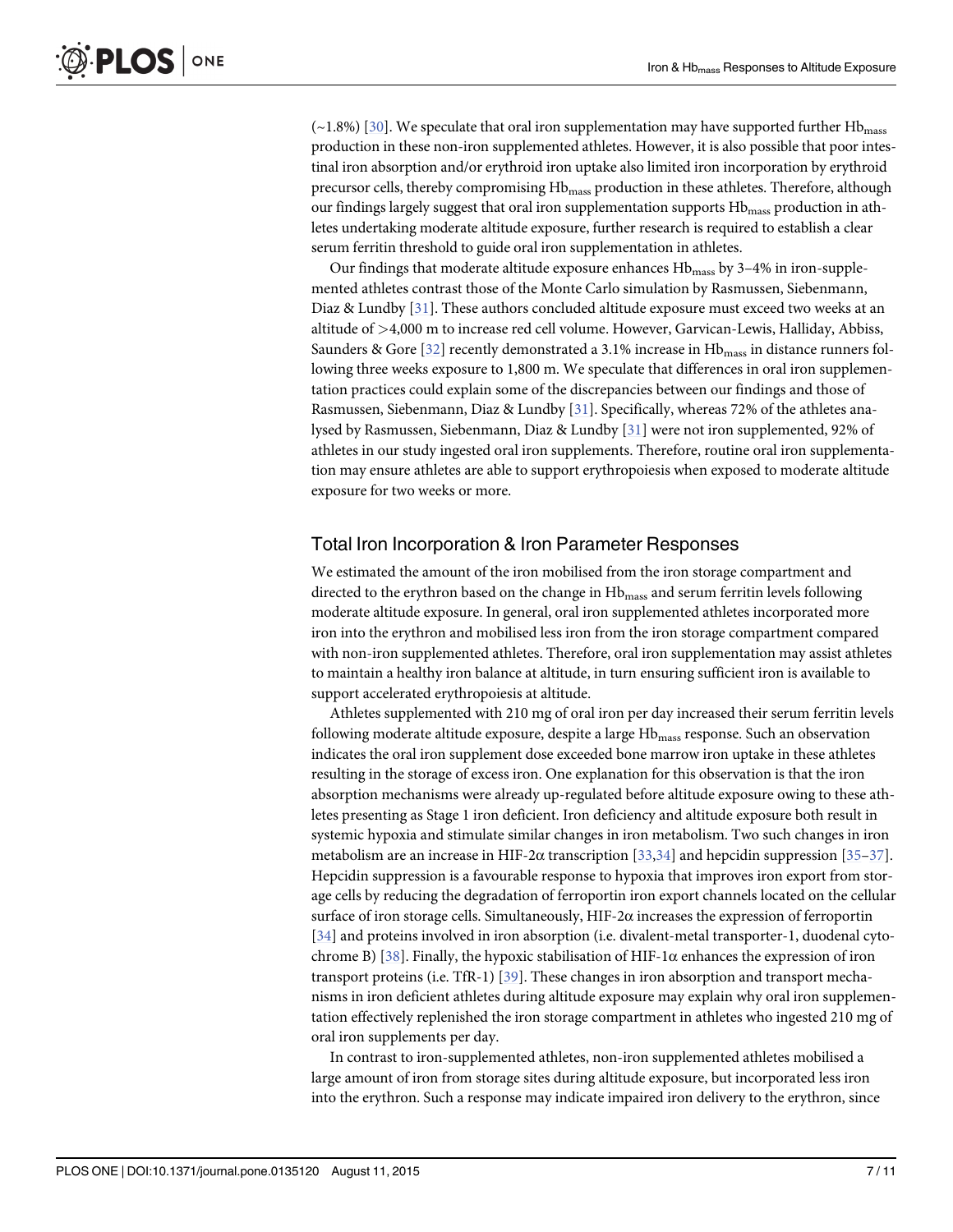<span id="page-7-0"></span>these athletes had otherwise healthy serum ferritin levels before altitude exposure. Although not measured in the current study, an exercise-induced increase in hepcidin during exercise recovery in non-supplemented athletes may have temporarily inhibited iron export from reticuloendothelial macrophages, thus limiting its delivery to the erythron during the post-exercise recovery period. In support of this hypothesis, Peeling et al. [[40](#page-10-0)] showed that athletes with high pre-exercise serum ferritin levels ( $>100 \mu g \cdot L^{-1}$ ) at sea level exhibit a significantly greater postexercise hepcidin response 3 h following interval exercise than athletes with low serum ferritin levels (serum ferritin  $<$ 30 μg·L<sup>-1</sup>). A similar response may also occur during LHTL, despite hepcidin suppression at altitude [[35\]](#page-10-0), thus temporarily decreasing iron delivery to the bone marrow during the exercise recovery. However, the post-exercise hepcidin response during LHTL is yet to be investigated.

#### Serum Ferritin Threshold for Iron-Supplementation at Moderate Altitude

To date, no clear serum ferritin threshold exists to guide oral iron supplementation for athletes planning an altitude sojourn. At sea level, athletes with serum ferritin levels  $\langle 35 \mu g \cdot L^{-1} \rangle$  are often prescribed oral iron supplements to restore and maintain iron balance [\[10\]](#page-9-0). A higher serum ferritin threshold is likely required for athletes undertaking altitude exposure to compensate for an hypoxic-mediated increase in erythroid iron uptake at altitude. In the absence of clear criteria, we supplemented both males and females with serum ferritin levels  $\langle 100 \mu g L^{-1} \rangle$ . We based our rationale on the findings of Brugnara, Chambers, Malynn, Goldberg & Kruskall [\[41](#page-10-0)], who showed healthy subjects with serum ferritin levels  $\langle 100 \text{ µg} \cdot L^{-1}$  developed a functional iron deficiency when undergoing synthetic EPO administration. We acknowledge that synthetic EPO administration bypasses an hypoxic-mediated increase in HIF-1 $\alpha$  and HIF-2 $\alpha$ transcription during prolonged altitude exposure. Therefore, some athletes may have sufficient iron stores to support erythropoiesis during moderate altitude exposure despite serum ferritin levels  $<$ 100 μg·L<sup>-1</sup>, since HIF activation stimulates the expression of proteins involved in intestinal iron absorption and iron export from reticuloendothelial macrophages. Based on our results, we are unable to define a specific serum ferritin threshold at which to commence oral iron supplementation in athletes undertaking prolonged altitude exposure. Thus, further research is required to establish altitude-specific serum ferritin thresholds to guide oral iron supplementation during moderate altitude exposure.

Some disadvantages of oral iron supplementation include side effects such as nausea, flatulence and gastrointestinal discomfort. Furthermore, oral iron supplements transiently increases oxidative stress on the gut mucosa and may disrupt the gut microbacteria [\[42\]](#page-10-0). Hence, if oral iron supplements are not well-tolerated, then parenteral iron supplementation may be indi-cated to increase an athlete's iron stores in preparation for altitude exposure [\[9](#page-9-0)]. However, parenteral iron supplementation should be considered in consultation with a trained sports physician. In light of our findings, the development of altitude-specific, iron supplementation guidelines could help to optimise athletes' hematological adaptations to prolonged altitude exposure. Furthermore, refinement of iron supplement guidelines for athletes undertaking altitude exposure may also help to avoid the health risks associated with unnecessary oral iron supplementation in athletes with otherwise healthy iron stores.

#### Limitations

This study has several limitations. Firstly, we were unable to analyse athletes' training volume or dietary iron intake as covariates in our statistical model. We recommend future studies account for these factors to determine their influence on the  $Hb<sub>mass</sub>$  and iron parameter response to altitude exposure. Secondly, exercise and/or illness may have increased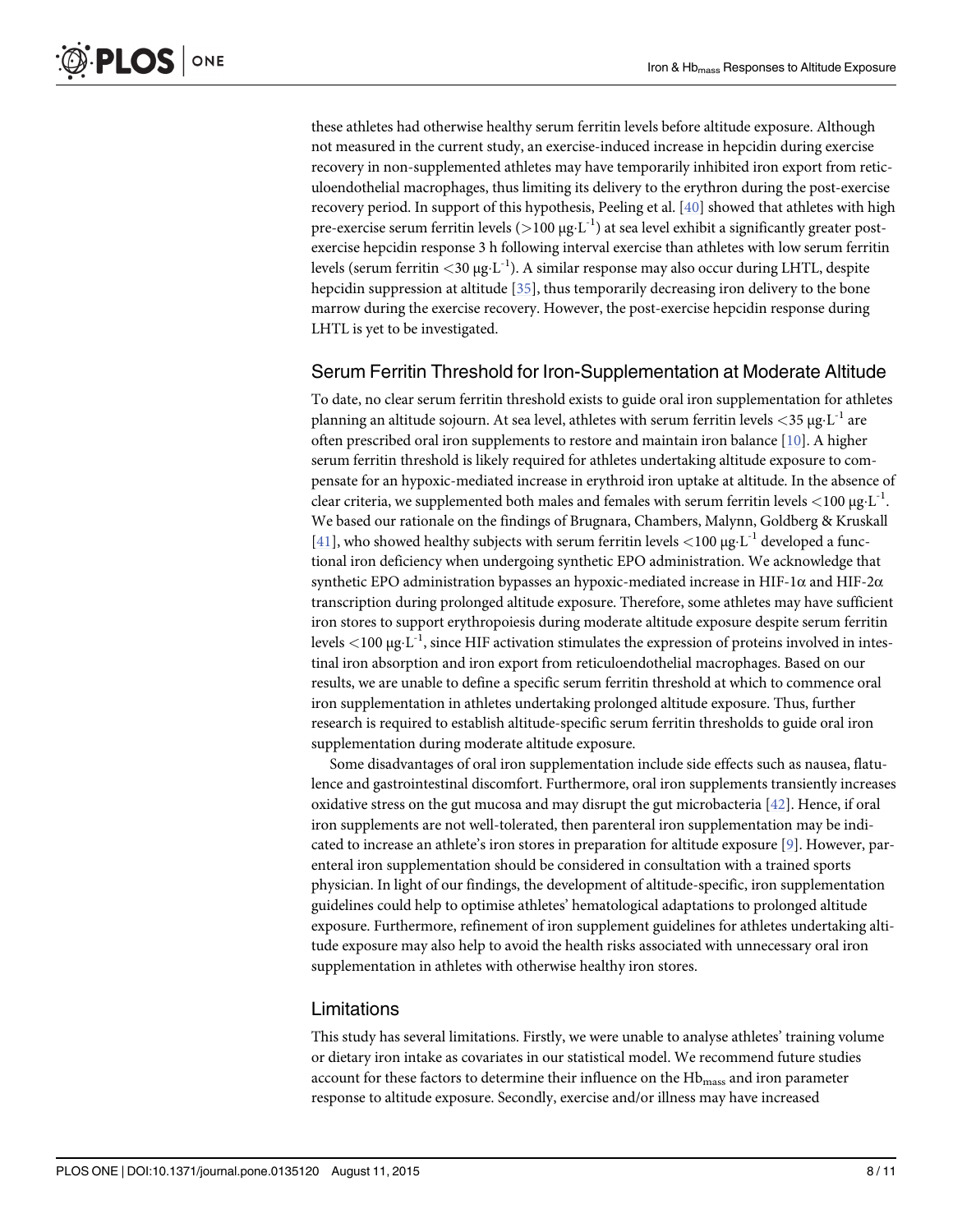<span id="page-8-0"></span>inflammatory cytokines at altitude, in turn increasing serum ferritin levels owing as part of the acute phase response [[43](#page-10-0)]. In the current study, venous blood samples were collected before exercise under standardised conditions. Therefore, we believe it is unlikely that an exerciserelated increase in inflammatory cytokines influenced the blood iron parameter levels reported here. However, we cannot exclude the possibility than an IL-6 mediated increase in hepcidin during post-exercise recovery may have compromise intestinal iron absorption and/or iron recycling from reticuloendothelial macrophages. Thirdly, the low sample size of the non-iron supplemented and 210 mg oral iron supplement group meant we were unable to extend our model to consider whether sport discipline and altitude duration moderated the  $Hb<sub>mass</sub>$ response to altitude exposure. Thus, these factors may also have influenced the Hb<sub>mass</sub> response to moderate altitude exposure reported here. However, the influence of altitude duration on the Hb<sub>mass</sub> response to moderate altitude has previously been analysed by Gore et al. [\[30](#page-10-0)]. Finally, given that prolonged altitude exposure enhances several iron-dependent oxidative enzymes, such as cytochrome C oxidase and citrate synthase, it is likely that some of the iron derived from oral iron supplements was directed to the mitochondria to support the synthesis of these iron dependent non-haem proteins.

# Conclusion

Two to four weeks of low-moderate altitude exposure  $(1,350-3,000 \text{ m})$  increased  $Hb_{\text{mass}}$  in well-trained iron supplemented athletes. Daily oral iron supplementation improved erythroid iron incorporation and resulted in higher serum ferritin levels in athletes who ingested 105 mg and 210 mg of oral iron supplements per day, relative to non-supplemented athletes. We conclude that oral iron supplementation likely supports Hb<sub>mass</sub> production during moderate altitude exposure, and may help to replenish the iron storage compartment in some iron deficient athletes.

# Acknowledgments

The authors would like to thank Ken Sharpe and Chris Barnes for their expert and invaluable statistical advice.

# Author Contributions

Conceived and designed the experiments: AG LG CG. Performed the experiments: LG CG. Analyzed the data: AG LG CG. Wrote the paper: AG LG CG PP CA.

## References

- [1.](#page-1-0) Gore CJ, Clark SA, Saunders PU (2007) Non-hematological mechanisms of improved sea-level performance after hypoxic exposure. Medicine & Science in Sports & Exercise 39: 1600–1609.
- [2.](#page-1-0) McLean BD, Buttifant D, Gore CJ, White K, Liess C, et al. (2013) Physiological and performance responses to a pre-season altitude training camp in elite team sport athletes. International Journal of Sports Physiology & Performance 8: 391–399.
- [3.](#page-1-0) Wilber RL, Stray-Gundersen J, Levine BD (2007) Effect of hypoxic "dose" on physiological responses and sea-level performance. Medicine & Science in Sports & Exercise 39: 1590–1599.
- [4.](#page-1-0) Friedmann B, Frese F, Menold E, Kauper F, Jost J, et al. (2005) Individual variation in the erythropoietic response to altitude training in elite junior swimmers. British Journal of Sports Medicine 39: 148–153. PMID: [15728692](http://www.ncbi.nlm.nih.gov/pubmed/15728692)
- [5.](#page-1-0) Gough CE, Sharpe K, Garvican LA, Anson JM, Saunders PU, et al. (2013) The effects of injury and ill-ness on haemoglobin mass. International Journal of Sports Medicine 34: 763-769. doi: [10.1055/s-](http://dx.doi.org/10.1055/s-0033-1333692)[0033-1333692](http://dx.doi.org/10.1055/s-0033-1333692) PMID: [23444086](http://www.ncbi.nlm.nih.gov/pubmed/23444086)
- [6.](#page-1-0) Reynafarje C, Ramos J (1961) Influence of altitude changes on intestinal iron absorption. DTIC Document.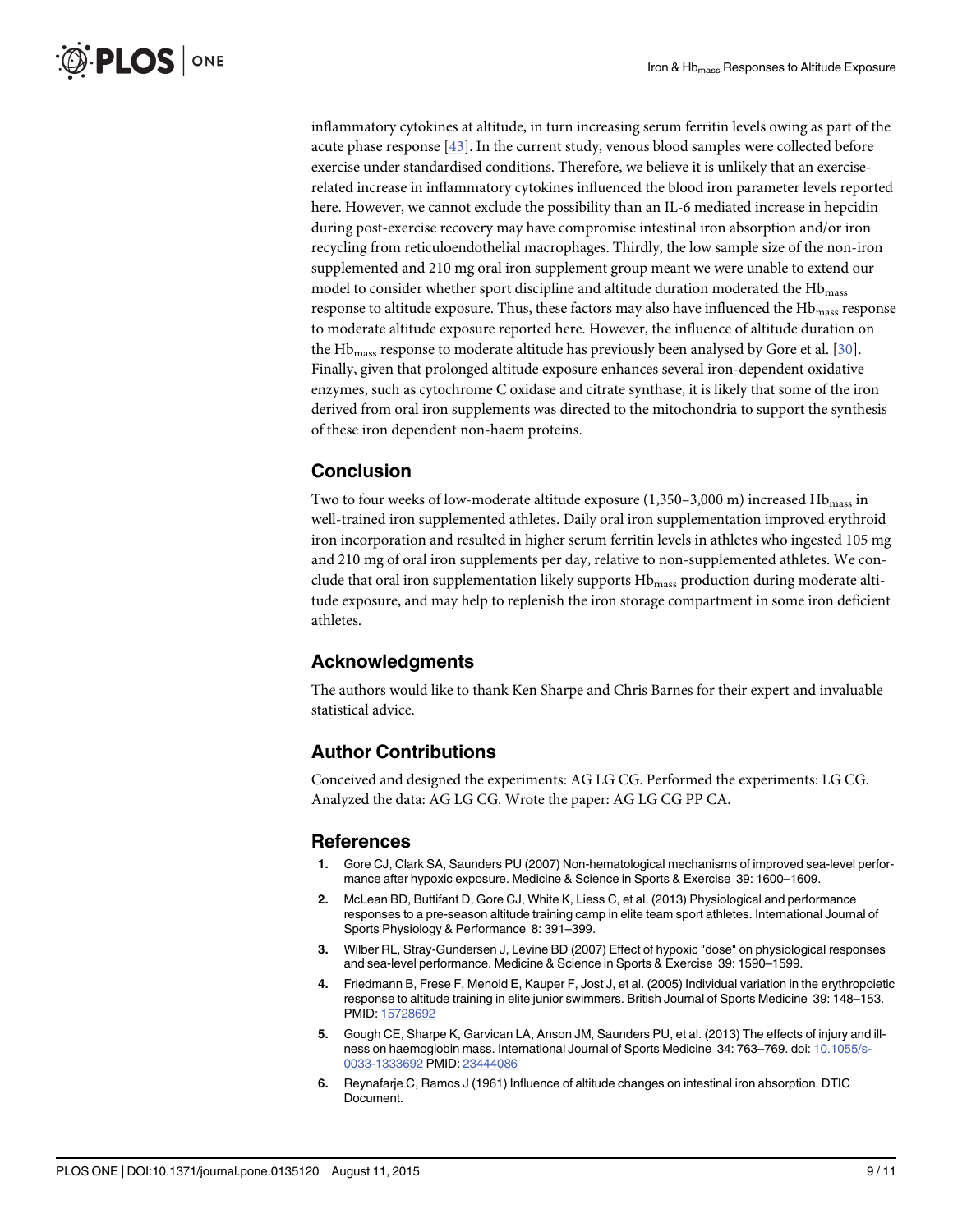- <span id="page-9-0"></span>[7.](#page-1-0) Stray-Gundersen J, Alexander C, Hochstein A, deLemos D, Levine BD (1992) Failure of red cell volume to increase to altitude exposure in iron deficient runners. Medicine & Science in Sports & Exercise 24: S90.
- [8.](#page-1-0) Ryan BJ, Wachsmuth NB, Schmidt W, Byrnes WC, Julian CG, et al. (2014) AltitudeOmics: Rapid hemoglobin mass alterations with early acclimatization to and de-acclimatization from 5260 m in healthy humans. Plos One 9: e108788. doi: [10.1371/journal.pone.0108788](http://dx.doi.org/10.1371/journal.pone.0108788) PMID: [25271637](http://www.ncbi.nlm.nih.gov/pubmed/25271637)
- [9.](#page-1-0) Berglund B (1992) High-altitude training. Sports Medicine 14: 289–303. PMID: [1439397](http://www.ncbi.nlm.nih.gov/pubmed/1439397)
- [10.](#page-1-0) Nielsen P, Nachtigall D (1998) Iron supplementation in athletes: current recommendations. Sports Medicine 26: 207–216. PMID: [9820921](http://www.ncbi.nlm.nih.gov/pubmed/9820921)
- [11.](#page-1-0) Talbot NP, Smith TG, Privat C, Nickol AH, Rivera-Ch M, et al. (2011) Intravenous iron supplementation may protect against acute mountain sickness: a randomized, double-blinded, placebo-controlled trial. High Altitude Medicine & Biology 12: 265–269.
- [12.](#page-1-0) Wilson C, Brothers MD (2010) Iron deficiency in women and its potential impact on military effectiveness. Nursing Clinics of North America 45: 95–108. doi: [10.1016/j.cnur.2010.02.005](http://dx.doi.org/10.1016/j.cnur.2010.02.005) PMID: [20510697](http://www.ncbi.nlm.nih.gov/pubmed/20510697)
- [13.](#page-1-0) Friedmann B, Jost J, Rating T, Weller E, Werle E, et al. (1999) Effects of iron supplementation on total body hemoglobin during endurance training at moderate altitude. International Journal of Sports Medicine 20: 78–85. PMID: [10190766](http://www.ncbi.nlm.nih.gov/pubmed/10190766)
- [14.](#page-2-0) Clark SA, Quod MJ, Clark MA, Martin DT, Saunders PU, et al. (2009) Time course of haemoglobin mass during 21 days live high: train low simulated altitude. European Journal of Applied Physiology 106: 399–406. doi: [10.1007/s00421-009-1027-4](http://dx.doi.org/10.1007/s00421-009-1027-4) PMID: [19294411](http://www.ncbi.nlm.nih.gov/pubmed/19294411)
- [15.](#page-2-0) Garvican LA, Martin DT, Quod MJ, Stephens B, Sassi A, et al. (2010) Time course of the hemoglobin mass response to natural altitude training in elite endurance cyclists. Scandinavian Journal of Medicine & Science in Sports 22: 95–103.
- [16.](#page-3-0) Garvican-Lewis LA, Clark SA, Polglaze T, McFadden G, Gore CJ (2013) Ten days of simulated live high: train low altitude training increases Hbmass in elite water polo players. British Journal of Sports Medicine 47: i70–i73. doi: [10.1136/bjsports-2013-092746](http://dx.doi.org/10.1136/bjsports-2013-092746) PMID: [24282211](http://www.ncbi.nlm.nih.gov/pubmed/24282211)
- 17. Humberstone-Gough CE, Saunders PU, Bonetti DL, Stephens S, Bullock N, et al. (2013) Comparison of live high: train low altitude and intermittent hypoxic exposure. Journal of Sports Science & Medicine 12: 394–401.
- 18. Robertson EY, Saunders PU, Pyne DB, Aughey RJ, Anson JM, et al. (2010) Reproducibility of performance changes to simulated live high/train low altitude. Medicine & Science in Sports & Exercise 42: 394–401.
- [19.](#page-2-0) Robertson EY, Saunders PU, Pyne DB, Gore CJ, Anson JM (2010) Effectiveness of intermittent training in hypoxia combined with live high/train low. European Journal of Applied Physiology 110: 379–387. doi: [10.1007/s00421-010-1516-5](http://dx.doi.org/10.1007/s00421-010-1516-5) PMID: [20503055](http://www.ncbi.nlm.nih.gov/pubmed/20503055)
- [20.](#page-2-0) Peeling P, Blee T, Goodman C, Dawson B, Claydon G, et al. (2007) Effect of iron injections on aerobicexercise performance of iron-depleted female athletes. International Journal of Sport Nutrition & Exercise Metabolism 17: 221.
- [21.](#page-3-0) Schmidt W, Prommer N (2005) The optimised CO-rebreathing method: a new tool to determine total haemoglobin mass routinely. European Journal of Applied Physiology 95: 486-495. PMID: [16222540](http://www.ncbi.nlm.nih.gov/pubmed/16222540)
- [22.](#page-3-0) Garvican LA, Burge CM, Cox AJ, Clark SA, Martin DT, et al. (2010) Carbon monoxide uptake kinetics of arterial, venous and capillary blood during CO rebreathing. Experimental Physiology 95: 1156–1166. doi: [10.1113/expphysiol.2010.054031](http://dx.doi.org/10.1113/expphysiol.2010.054031) PMID: [20817700](http://www.ncbi.nlm.nih.gov/pubmed/20817700)
- [23.](#page-3-0) Zaman Z, Blanckaert N, Cobbaert C, Gillery P, Hagemann P, et al. (1993) Multicentre evaluation of the Boehringer Mannheim/Hitachi 911 analysis system. Journal of Analytical Methods in Chemistry 15: 189–208.
- [24.](#page-3-0) Wachsmuth NB, Aigner T, Völzke C, Zapf J, Schmidt W (2015) Monitoring recovery from iron deficiency using total hemoglobin mass. Medicine and Science in Sports and Exercise 47: 419–427. doi: [10.](http://dx.doi.org/10.1249/MSS.0000000000000420) [1249/MSS.0000000000000420](http://dx.doi.org/10.1249/MSS.0000000000000420) PMID: [24977693](http://www.ncbi.nlm.nih.gov/pubmed/24977693)
- [25.](#page-3-0) Sowade O, Messinger D, Franke W, Sowade B, Scigalla P, et al. (1998) The estimation of efficacy of oral iron supplementation during treatment with epoetin beta (recombinant human erythropoietin) in patients undergoing cardiac surgery. European Journal of Haematology 60: 252–259. PMID: [9579879](http://www.ncbi.nlm.nih.gov/pubmed/9579879)
- [26.](#page-3-0) Walters GO, Miller FM, Worwood M (1973) Serum ferritin concentration and iron stores in normal sub-jects. Journal of Clinical Pathology 26: 770-772. PMID: [4750458](http://www.ncbi.nlm.nih.gov/pubmed/4750458)
- [27.](#page-3-0) R Core Development Team (2014) R: A Language and Environment for Statistical Computing. Vienna, Austria,.
- [28.](#page-4-0) Cohen J (1988) Statistical power analysis for the behavioural sciences. Mahwah (NJ): Lawrence Erlbaum.